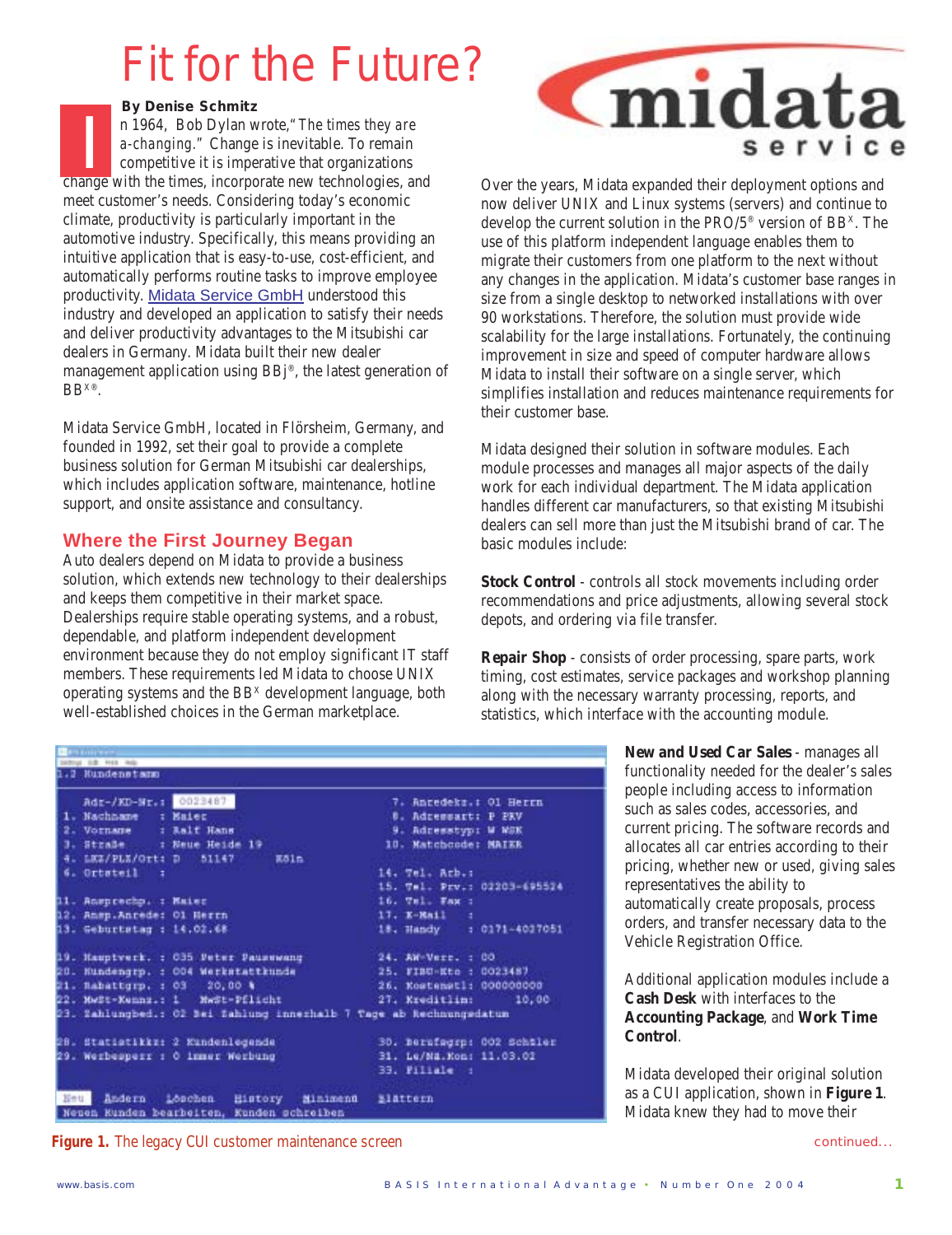application to a graphical user interface to remain competitive. The industry was content with the robust functionality of the CUI application, but the changing needs of the sales force demanded GUI. This new technology offers tremendous advantages. Sales people could show the available cars through video images on the screen, and the look and feel of the application would match what users expect a modern application to look like.

#### **Where the Journey Resumes**

In the fall of 2001, the Midata development team wrote the requirements for their move to GUI. They understood the marketplace, which provided the knowledge and expertise to design a new solution. The major goals were to:

- move the dealers to a graphical interface, gradually
- set a reasonable upgrade price
- maintain ALL DATA structures without time-wasting file conversion or re-keying

In which language would they write this new application? The main goal was a soft rollover, meaning a gradual change from the existing solution to the new software, improving the customer's acceptance of the new modules. A low cost solution was important to Midata as well as their customers. There was a great reliability advantage in maintaining their legacy business rules and data structures. There is also a great financial advantage if Midata minimized the costs associated with the software upgrades. One of the greatest advantages to the Midata strategy is their ability to upgrade their customers incrementally, to minimize business disruptions during the migration process.

In preparation for their new development effort, the Midata development team investigated the various generations of BB<sup>x</sup> available from BASIS. While Visual PRO/5® was the most mature GUI option; they also investigated BBj, then available at revision 1.0. The team recognized the immense potential of BBj, even at its initial release. With Java rapidly becoming the new standard, BBj was truly the choice for their future. This advanced BB<sup>x</sup> solution preserved the value of their data structures, gave them a jump-start on their new application because they could reuse existing code from their CUI application, and assured them of same robust foundation offered by a time-tested development platform. Midata concluded that the BBj development environment gave them the lowest risk with the highest rate of return.

To accomplish these goals, the team began defining their network architecture and deployment options. First, they decided to use a peer-to-peer network for installations of 1-5 workstations with the clients running Windows XP. For installations with six or more workstations, they decided to use a client-server network with Windows XP clients and Linux servers, a reliable operating system easily capable of supporting their largest customers.

continued... The team first designed the user interface on paper and then communicated it to existing customers, making sure the look and feel was intuitive and met their customer's requirements. Far too often, developers add the user interface after writing the programs or they recycle existing user interfaces. Aware

### **Midata Service GmbH**

Midata Service GmbH and the MKG Bank GmbH are independent companies within the Mitsubishi Corporation. Together, they supply all services to German Mitsubishi automotive dealers - hardware and operating systems, application solutions, installation, hotline, field service, and all banking services such as leasing, credit approval, and financing.



Midata Service GmbH was founded in 1992 with the goal of supplying all-round business services to the Mitsubishi dealers in Germany. The company has approximately 50 employees with estimated sales of • 5 million. Midata is located in the small town of Flörsheim between Frankfurt and Wiesbaden on the banks of the River Main. This region, known as the "Gateway to the Rheingau," is the world-famous wine-growing area of Germany. The proximity of the Frankfurt airport and major autobahn routes make Flörsheim an attractive base.

The Midata customers value the extensive service they receive. Of the 850 Mitsubishi dealers in Germany, 800 are Midata customers – proof they value this service. The customers only have one company to call, for IT questions or problems, training, and documentation. The hotline is available throughout the day and engineers are on call for field service.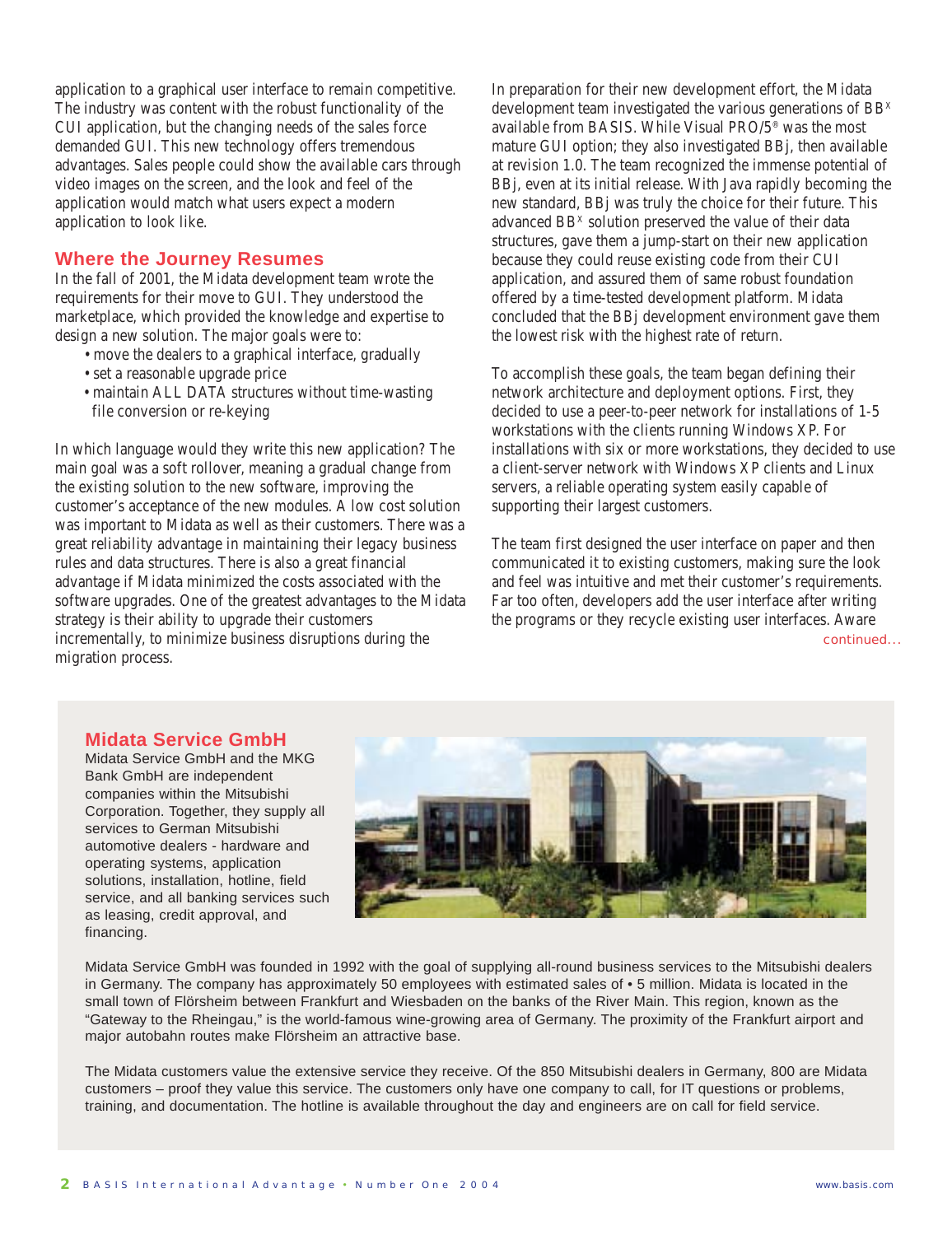of these potential design problems, Midata assigned two programmers from their development team to first design the user interface (see **Figure 2**), and then program the logic behind the screens. Using the BASIS language and development tools, they began the crucial programming phase. They had 10 months to complete this solution and present it at a national users meeting in November of 2002.

On target and ten months later, they presented the updated **Salesman's Workplace** to the users and received rave reviews. All attendees expressed enthusiasm and excitement about the module. Though not entirely complete, the new application showed the dealers the added features and tremendous ease of use possible in the new application. Impressed sales people immediately saw the easy availability of detailed information. Delighted dealers confirmed the validity of the decisions made by the development team during their design phase. With this encouragement from the dealer community, the development team focused all their energy on completing the module as quickly as possible.

Midata Service GmbH has eight developers, split between two different cities (Flörsheim and Flensburg), all working on the same development server housed in their

headquarters. They maintain their source code control through Concurrent Versions System (CVS). The three developers in Flensburg are Java programmers, who reluctantly entered the "Business BASIC" development community. However, following BBj training from the Flörsheim group, the Java programmers embraced the advantages of BBj with overwhelming enthusiasm. Their greatest excitement stemmed from the increased development speed they achieved by using the BBj environment. Another great benefit was that the BBj development environment allowed them to incorporate Java programming, which created a synergistic programming paradigm. They truly had the best of both worlds…ease of development using BBj, with the ability to take advantage of some innovative Java features. The ability to utilize the best features of two different languages greatly reduced the learning curve and the risk of their choice of development language.

BBj provided many powerful new language features that Midata utilized in their application. The Multiple Document Interface (MDI) provides the ability to multitask with more than one relevant application window open at a time. Through InterProcess Communication (IPC), the modules exchange data between programs/windows to provide real-time information, monitor events, and check variable values.

continued...



**Figure 2.** The prototype GUI customer maintenance screen